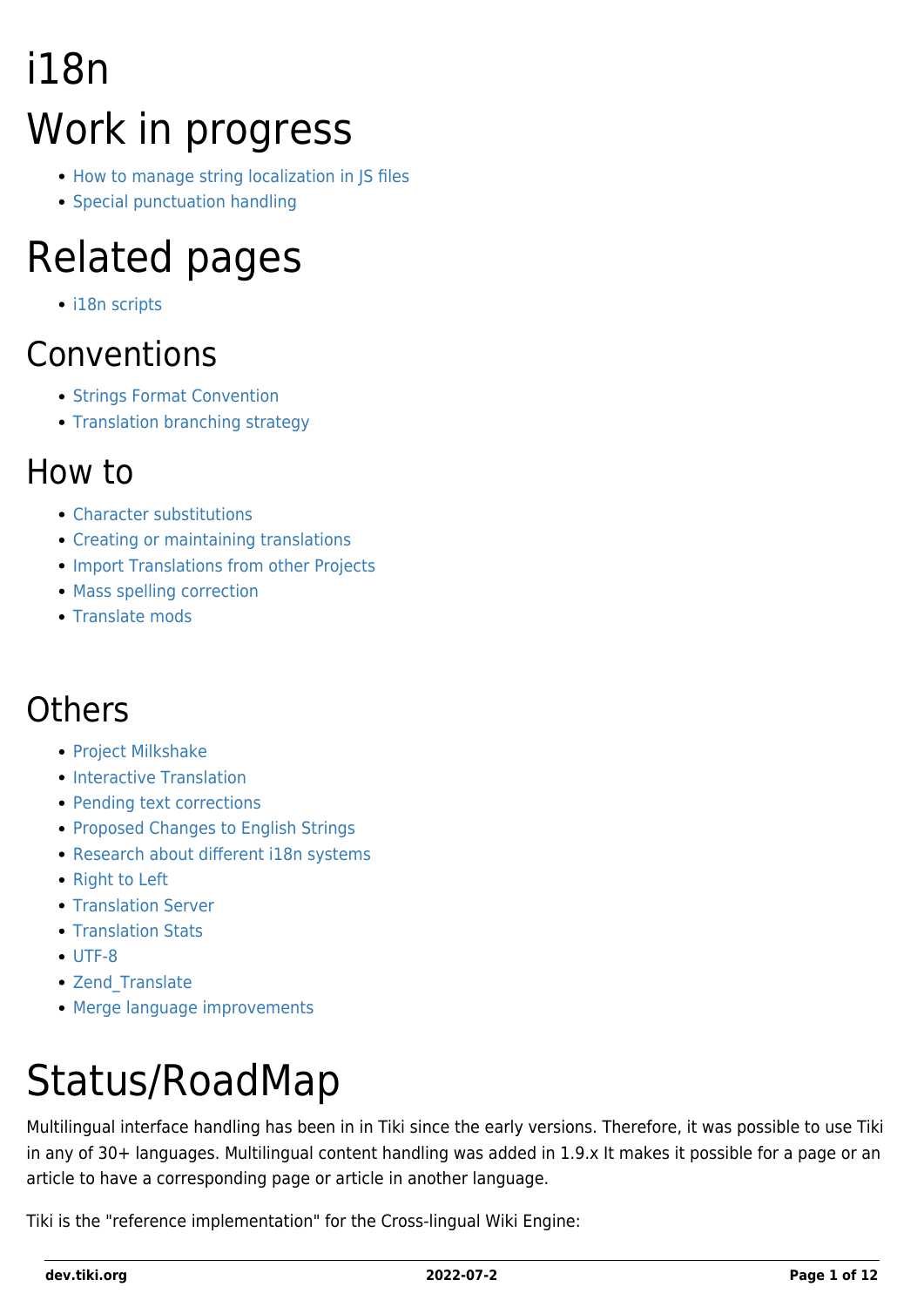- <http://wiki-translation.com/tracker1>
- [MultilingualWikiSync](https://dev.tiki.org/MultilingualWikiSync)

# **Wishlist**

## Open

| <b>Rating</b>                                                                              | <b>Subject</b>                                          | <b>Submitted</b><br>by | <b>Importance</b> | <b>Easy</b><br>to<br>solve? | <b>Priority</b> | <b>Category</b>                                                                         | <b>Volunteered</b><br>to solve        | <b>Created</b>        | <b>LastModif</b> | <b>Comments</b>                  |
|--------------------------------------------------------------------------------------------|---------------------------------------------------------|------------------------|-------------------|-----------------------------|-----------------|-----------------------------------------------------------------------------------------|---------------------------------------|-----------------------|------------------|----------------------------------|
| ***<br>1★★<br>***<br><b>1**</b><br>***<br>1★★<br>***<br>计女女<br>***<br>1★★<br>$(0)$ $\odot$ | <b>BiDi.css bug in</b><br><b>RTL language</b>           | AshkanV                | 10 high           | 10<br>easy                  | 99              | • Patch                                                                                 |                                       | 2014-08-08            | 2014-08-08       | $\pmb{0}$                        |
| ***<br>计女女<br>***<br>1★★<br>***<br>1★★<br>***<br>1★★<br>***<br>1★★<br>$(0)$ $\odot$        | Umbrella bug<br>report for new<br>missing tra()<br>bugs | hman                   | $\overline{7}$    | 10<br>easy                  | 70              | • Usability<br>• Less than<br>30-minutes fix<br>$\cdot$ Bug<br>• Easy for<br>Newbie Dev | tsuki_katy,<br>luciash d'<br>being [] | 2020-07-27 2020-10-07 |                  | 222<br>marclaporte-07<br>Jan 22  |
| ***<br>计女女<br>***<br>1★★<br>***<br><b>1**</b><br>***<br>1★★<br>***<br>1★★<br>$(0)$ $\odot$ | Please branch<br>off sub-<br>languages of<br>German     | hman                   | 6                 | 10<br>easy                  | 60              | • Feature<br>request                                                                    |                                       | 2020-08-14 2020-08-14 |                  | $\pmb{0}$                        |
| ★★↑<br>计女女<br>***<br>计女女<br>***<br>计女女<br>***<br>1★★<br>***<br>计女女<br>$(0)$ $\odot$        | Need advice<br>on escaping<br>nasty string              | hman                   | $\overline{7}$    | 8                           | 56              | • Support<br>request                                                                    |                                       | 2020-08-14 2020-08-14 |                  | $\mathbf 1$<br>hman-16 Aug<br>20 |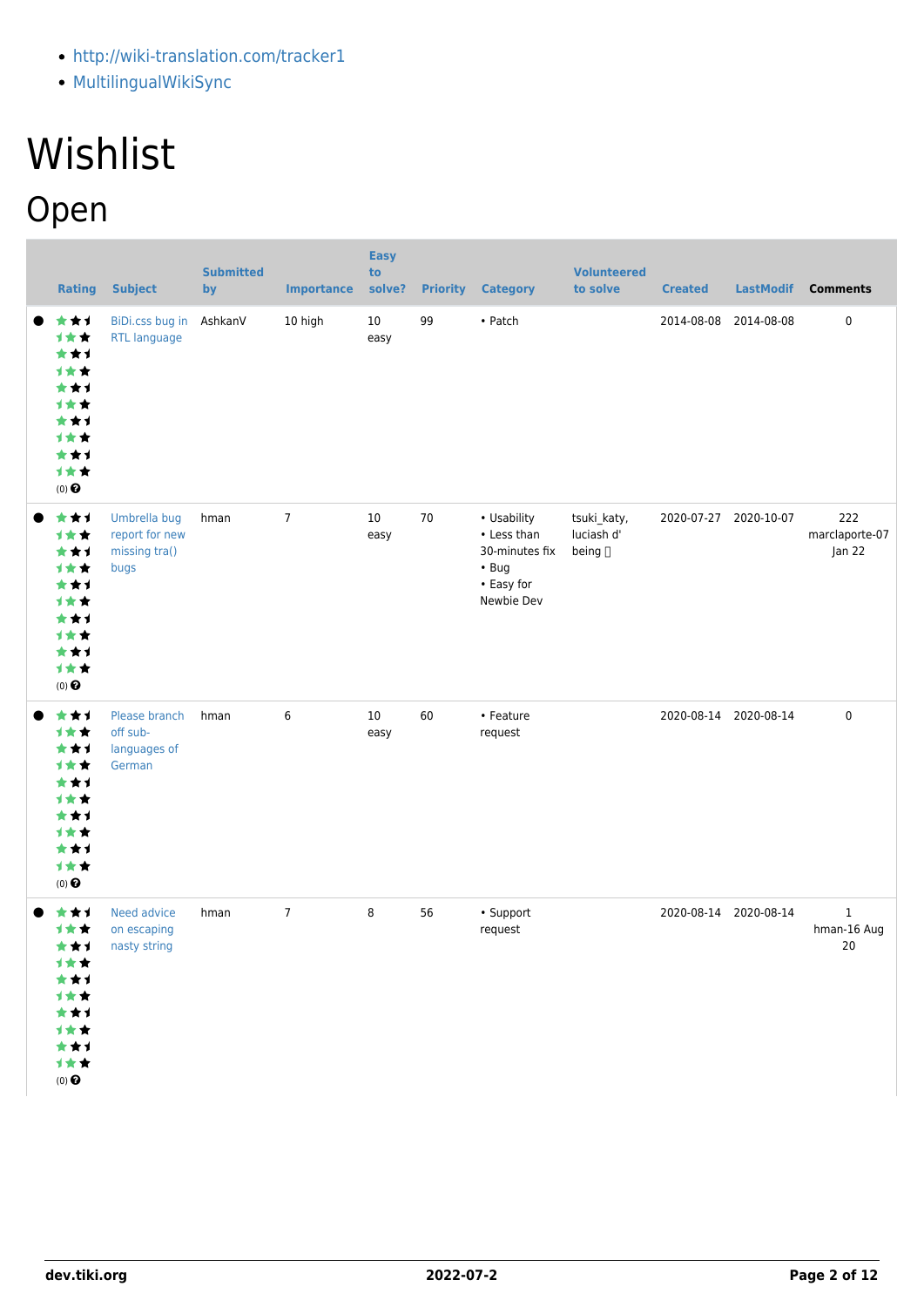| <b>Rating</b>                                                                              | <b>Subject</b>                                                                                                                                                           | <b>Submitted</b><br>by                       | <b>Importance</b> | <b>Easy</b><br>to<br>solve? | <b>Priority</b> | <b>Category</b>                              | <b>Volunteered</b><br>to solve | <b>Created</b>        | <b>LastModif</b>      | <b>Comments</b>                          |
|--------------------------------------------------------------------------------------------|--------------------------------------------------------------------------------------------------------------------------------------------------------------------------|----------------------------------------------|-------------------|-----------------------------|-----------------|----------------------------------------------|--------------------------------|-----------------------|-----------------------|------------------------------------------|
| ***<br>1★★<br>***<br>计女女<br>***<br><b>1**</b><br>***<br>计女女<br>***<br>1★★<br>$(0)$ $\odot$ | <b>Bing Machine</b><br><b>Translation</b><br>does not work                                                                                                               | Rick Sapir /<br>Tiki for<br>Smarties         | 10 high           |                             | 50              | • Error<br>• Usability<br>• Regression       |                                | 2016-08-04            | 2016-08-04            | 3<br>ricks99-10 Aug<br>16                |
| ***<br><b>1**</b><br>***<br>计女女<br>***<br>计女女<br>★★1<br><b>1**</b><br>***<br>计女女<br>(0)    | 'Kyiv,' not<br>'Kiev'                                                                                                                                                    | Mike Finko                                   | 5                 | 10<br>easy                  | 50              | • Feature<br>request                         |                                | 2019-10-06 2019-10-07 |                       | $\pmb{0}$                                |
| ***<br>计女女<br>***<br>计女女<br>***<br>计女女<br>★★1<br><b>1**</b><br>***<br>1★★<br>(0)           | Please update<br>German<br>localization                                                                                                                                  | hman                                         | 5                 | $10\,$<br>easy              | 50              | • Usability<br>• Less than<br>30-minutes fix |                                |                       | 2020-08-11 2021-03-05 | 32<br>hman-09 May<br>21                  |
| ***<br>计女女<br>★★↑<br>才女女<br>★★1<br>计女女<br>***<br>计女女<br>***<br>1★★<br>$(0)$ $\odot$        | Tracker,<br>Multilingual;<br>title value<br>used in the<br>unified index<br>for a<br>trackeritem is<br>now the<br>French title<br>(instead of the<br>default<br>English) | Bernard Sfez 10 high<br>/ Tiki<br>Specialist |                   | 5                           | 50              | • Regression<br>• Upgrade<br>Blocker         |                                | 2022-01-17 2022-01-17 |                       | $\mathbf{1}$<br>marclaporte-24<br>Jan 22 |
| ***<br>计女女<br>***<br>计女女<br>★★1<br>计女女<br>***<br>才女女<br>***<br>1★★<br>$(0)$ $\odot$        | Interactive<br>translation:<br>Use a color to<br>indicate<br>untranslated<br>strings                                                                                     | Marc Laporte 7                               |                   | $\overline{7}$              | 49              | • Usability<br>• Feature<br>request          | Henrique<br>Mukanda            | 2013-11-03 2018-07-25 |                       | 0                                        |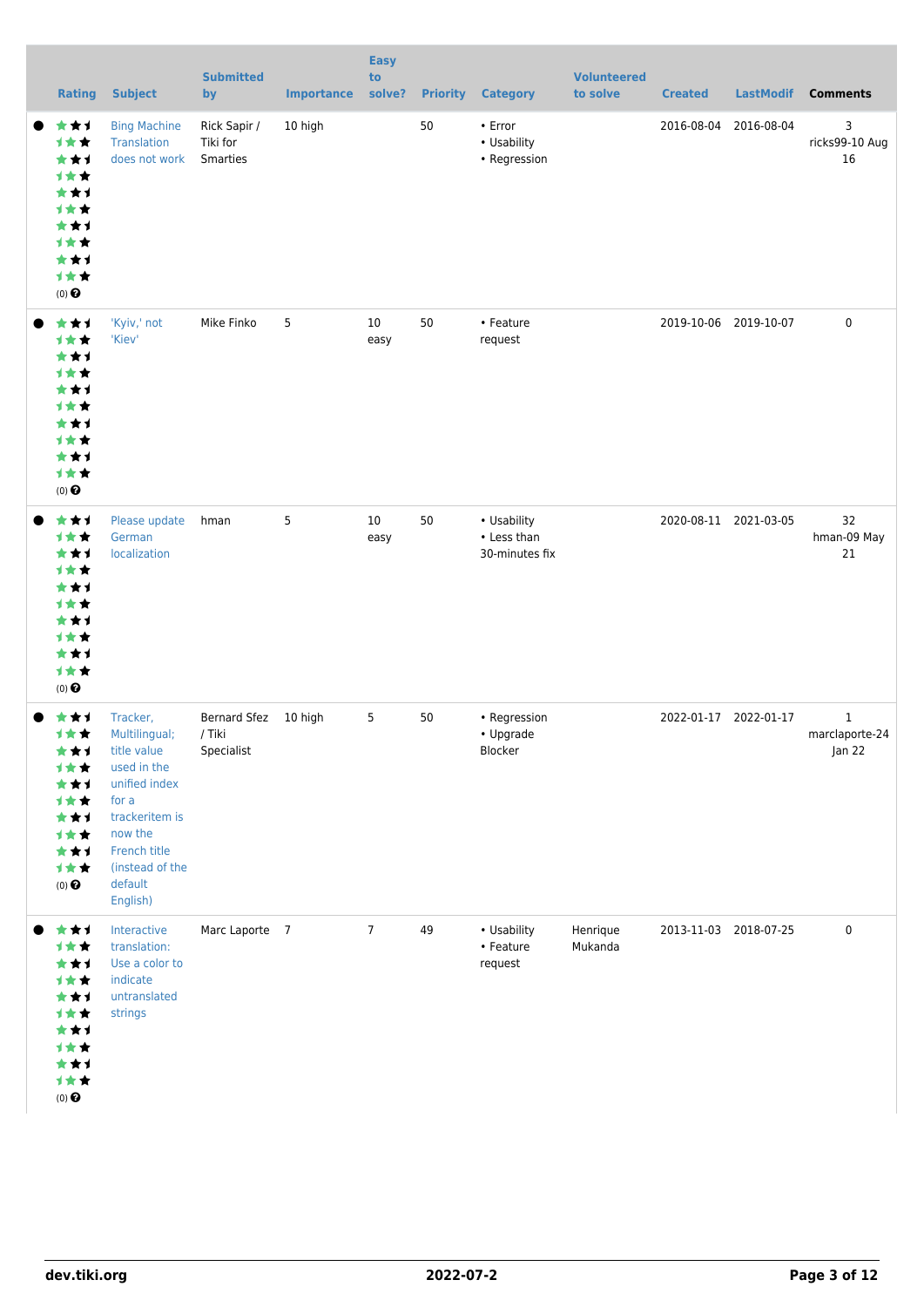| <b>Rating</b>                                                                                                    | <b>Subject</b>                                                                                                                                          | <b>Submitted</b><br>by                      | <b>Importance</b> | <b>Easy</b><br>to<br>solve? | <b>Priority</b> | <b>Category</b>                                                                                                                                | <b>Volunteered</b><br>to solve | <b>Created</b> | <b>LastModif</b>      | <b>Comments</b>                            |
|------------------------------------------------------------------------------------------------------------------|---------------------------------------------------------------------------------------------------------------------------------------------------------|---------------------------------------------|-------------------|-----------------------------|-----------------|------------------------------------------------------------------------------------------------------------------------------------------------|--------------------------------|----------------|-----------------------|--------------------------------------------|
| ***<br>1★★<br>***<br>1★★<br>***<br><b>1**</b><br>***<br><b>1**</b><br>***<br>计女女<br>$(0)$ $\odot$                | Auto Toc with<br>rtl language                                                                                                                           | <b>Bernard Sfez</b><br>/ Tiki<br>Specialist | $\overline{7}$    | $\overline{7}$              | 49              | • Conflict of<br>two features<br>(each works<br>well<br>independently)                                                                         |                                | 2018-09-09     | 2018-09-09            | 0                                          |
| ★★1<br><b>1**</b><br>***<br><b>1**</b><br>***<br><b>1**</b><br>***<br><b>1**</b><br>***<br>计女女<br>$(0)$ $\Theta$ | <b>Buttons</b><br>wikiplugins<br>labels are not<br>translated                                                                                           | Bernard Sfez 7<br>/ Tiki<br>Specialist      |                   | $\overline{7}$              | 49              | • Usability                                                                                                                                    |                                |                | 2021-07-30 2021-07-30 | 0                                          |
| ★★1<br>1★★<br>★★1<br>1★★<br>***<br>1★★<br>***<br><b>1**</b><br>***<br>1★★<br>$(0)$ $\odot$                       | Tracker,<br>Multilingual;<br>All editing is<br>lost if omitting<br>translation of<br>a mandatory<br>field (used to<br>work with<br>default<br>language) | Bernard Sfez 7<br>/ Tiki<br>Specialist      |                   | $\overline{7}$              | 49              | • Regression<br>• Developer<br>Training<br>• Easy for<br>Newbie Dev                                                                            |                                |                | 2022-01-22 2022-02-26 | $\overline{2}$<br>yan.lupundu-02<br>Mar 22 |
| ***<br>1★★<br>***<br>计女女<br>***<br>计女女<br>***<br>计女女<br>***<br>1★★<br>$(0)$ $\Theta$                             | Multilingual,<br>Trackers;<br>When<br>multilingual is<br>disable,<br>previously set<br>multilingual<br>fields<br>shouldn't be<br>displayed              | Bernard Sfez 7<br>/ Tiki<br>Specialist      |                   | $\overline{7}$              | 49              | • Consistency<br>• Conflict of<br>two features<br>(each works<br>well<br>independently)<br>• Developer<br>Training<br>• Easy for<br>Newbie Dev |                                |                | 2022-01-24 2022-01-24 | 2<br>Bsfez-24 Jan 22                       |
| ***<br>计女女<br>***<br>1★★<br>***<br>计女女<br>***<br>计女女<br>***<br>计女女<br>$(0)$<br>$\pmb{\Theta}$                    | Upgrade<br>$4.1 - 5.0 -$<br>Error: x01:<br>Fatal error on<br>tra.php                                                                                    | Bernard<br>TREMBLAY                         | 9 high            |                             | 45              | $\cdot$ Error<br>• Consistency                                                                                                                 |                                |                | 2010-07-09 2010-07-09 | $\pmb{0}$                                  |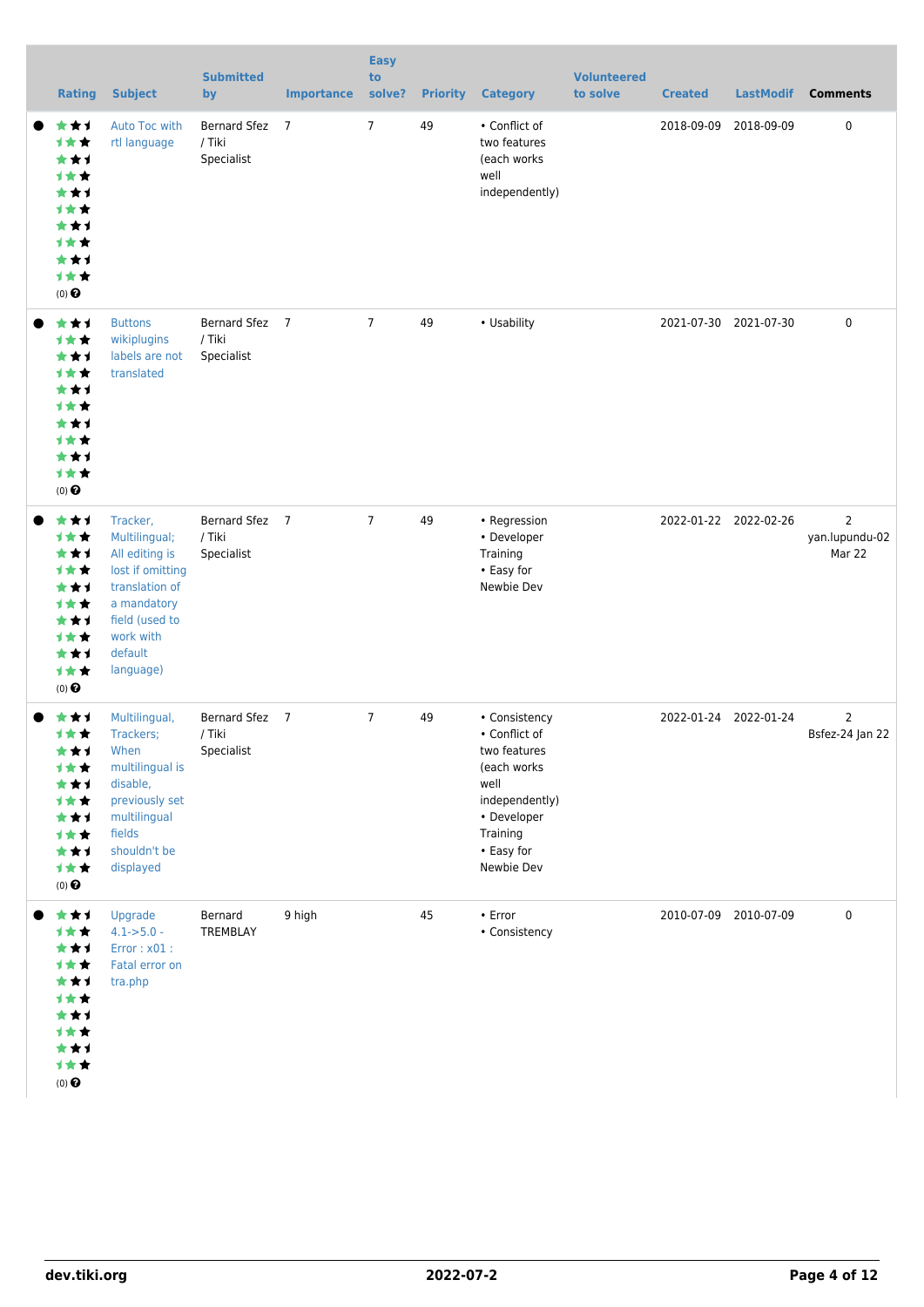| <b>Rating</b>                                                                                                    | <b>Subject</b>                                                                                                                | <b>Submitted</b><br>by | <b>Importance</b> | <b>Easy</b><br>to<br>solve? | <b>Priority</b> | <b>Category</b>                                                                                                          | <b>Volunteered</b><br>to solve | <b>Created</b> | <b>LastModif</b>      | <b>Comments</b>                     |
|------------------------------------------------------------------------------------------------------------------|-------------------------------------------------------------------------------------------------------------------------------|------------------------|-------------------|-----------------------------|-----------------|--------------------------------------------------------------------------------------------------------------------------|--------------------------------|----------------|-----------------------|-------------------------------------|
| ★★1<br>1★★<br>***<br><b>1**</b><br>***<br><b>1**</b><br>***<br><b>1**</b><br>***<br><b>1**</b><br>$(0)$ $\Theta$ | Display of<br>many text<br>after upgrade<br>of a database<br>coded UTF8<br>defined latin1<br>as UTF8 code                     | Bernard<br>TREMBLAY    | 9 high            |                             | 45              | $\cdot$ Error<br>• Regression<br>• Consistency<br>• Conflict of<br>two features<br>(each works<br>well<br>independently) |                                | 2010-07-10     | 2010-07-10            | 5<br>trebly-12 Oct<br>10            |
| ★★1<br>1★★<br>***<br>***<br>***<br><b>1**</b><br>***<br><b>1**</b><br>***<br>计女女<br>$(0)$ $\Theta$               | <b>Translation</b><br><b>Drop Down</b><br>not Available<br>in Wiki<br><b>Structures and</b><br>other<br>language<br>anomalies | rodrigososa            | 9 high            |                             | 45              | $\cdot$ Error<br>• Usability                                                                                             |                                |                | 2010-12-01 2010-12-01 | $\mathbf 0$                         |
| ***<br>1★★<br>***<br>1★★<br>***<br><b>1**</b><br>***<br><b>1**</b><br>***<br>1★★<br>$(0)$ $\odot$                | i18n online<br>translation<br>broken                                                                                          | Torsten<br>Fabricius   | 9                 |                             | 45              | • Usability<br>• Support<br>request<br>• Community<br>projects<br>• Regression                                           | Leu                            |                | 2014-10-19 2017-10-06 | $\mathbf{1}$<br>mikeua-22 Oct<br>15 |
| ★★1<br>1★★<br>★★↑<br>计女女<br>***<br>计女女<br>***<br><b>1**</b><br>***<br>计女女<br>$(0)$<br>$\pmb{\Theta}$             | In multilingual<br>provided<br>clearer<br>guidance to<br>user as to<br>what<br>language is<br>most up to<br>date              | alain_desilets 8       |                   |                             | 40              | • Feature<br>request                                                                                                     |                                |                | 2010-01-29 2010-01-29 | 0                                   |
| ***<br>计女女<br>***<br><b>1**</b><br>***<br>1★★<br>***<br>计女女<br>***<br>1★★<br>$(0)$ $\odot$                       | interactive<br>translation on-<br>use-off results<br>in a 10x slow-<br>down                                                   | Gergely                | 8                 |                             | 40              | $\cdot$ Error<br>• Usability                                                                                             |                                |                | 2010-09-12 2010-09-12 | 3<br>Gergely-12 Sep<br>10           |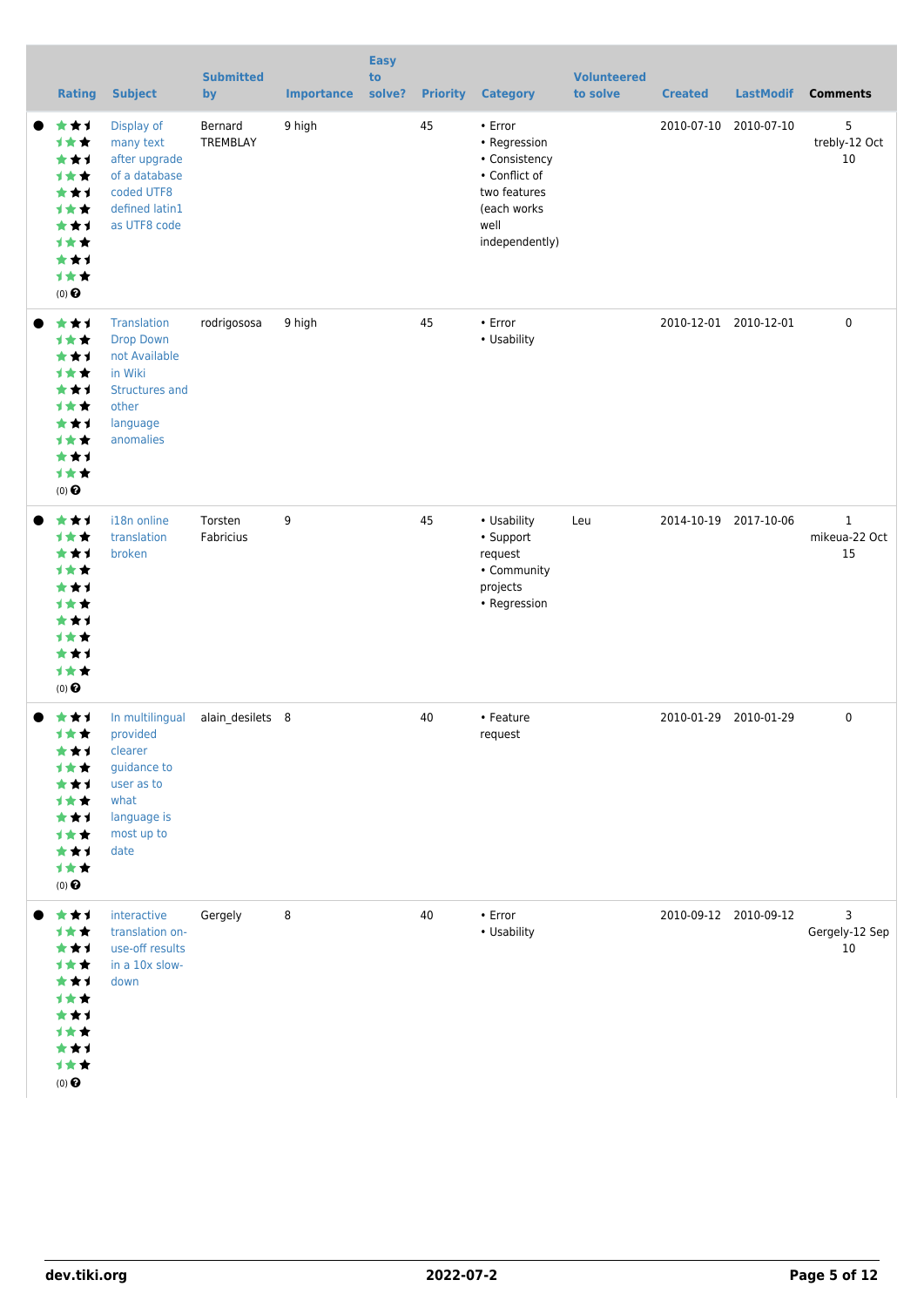|                  | Rating                                                                              | <b>Subject</b>                                                                  | <b>Submitted</b><br>by | <b>Importance</b> | <b>Easy</b><br>to<br>solve? | <b>Priority</b> | <b>Category</b>        | <b>Volunteered</b><br>to solve | <b>Created</b> | <b>LastModif</b> | <b>Comments</b> |
|------------------|-------------------------------------------------------------------------------------|---------------------------------------------------------------------------------|------------------------|-------------------|-----------------------------|-----------------|------------------------|--------------------------------|----------------|------------------|-----------------|
| $\bullet$        | ***<br>计女女<br>***<br>计女女<br>***<br>计女女<br>***<br>计女女<br>***<br>计女女<br>$(0)$ $\odot$ | TW5.1:<br>database<br>translation<br>does not work<br>for tiki-<br>register.tpl | Gergely                | 8                 |                             | 40              | • Error<br>• Usability |                                | 2010-10-17     | 2010-10-17       | 0               |
| $\overline{\ll}$ |                                                                                     |                                                                                 |                        |                   |                             |                 |                        |                                |                |                  |                 |

#### 1 (current)

- [2](https://dev.tiki.org/tiki-print.php?page=i18n&tr_offset1=20)
- [3](https://dev.tiki.org/tiki-print.php?page=i18n&tr_offset1=40)
- [4](https://dev.tiki.org/tiki-print.php?page=i18n&tr_offset1=60)
- 
- [5](https://dev.tiki.org/tiki-print.php?page=i18n&tr_offset1=80)
- [»](https://dev.tiki.org/tiki-print.php?page=i18n&tr_offset1=20)

#### Pending

|           | <b>Rating</b>                                                                                             | <b>Subject</b>                                                              | <b>Submitted</b><br>by | <b>Importance</b> | <b>Easy</b><br>to<br>solve? |            | <b>Priority Category</b> | <b>Volunteered</b><br>to solve | <b>Created</b> | <b>LastModif</b> | <b>Comments</b>                          |
|-----------|-----------------------------------------------------------------------------------------------------------|-----------------------------------------------------------------------------|------------------------|-------------------|-----------------------------|------------|--------------------------|--------------------------------|----------------|------------------|------------------------------------------|
| $\bullet$ | ***<br>计女女<br>***<br>计女女<br>***<br>计女女<br>***<br>计女女<br>***<br>计女女<br>$(0)$ $\odot$                       | Reporting<br>spelling<br>corrections as<br>a non-<br>developer              | ademoor                | 1 low             |                             | $\sqrt{5}$ |                          |                                | 2008-11-24     | 2008-11-24       | $\mathbf{1}$<br>marclaporte-29<br>Aug 09 |
| $\bullet$ | ***<br>计女女<br>***<br>计女女<br>***<br>计女女<br>***<br>计女女<br>***<br>计女女<br>$(0)$ <sup><math>\odot</math></sup> | Problem in<br>adodb when<br>using Chinese<br>characters in<br>browser title | outcrop                | 9 high            |                             | 45         | • Usability              |                                | 2009-06-03     | 2011-10-08       | 1<br>arild-08 Oct 11                     |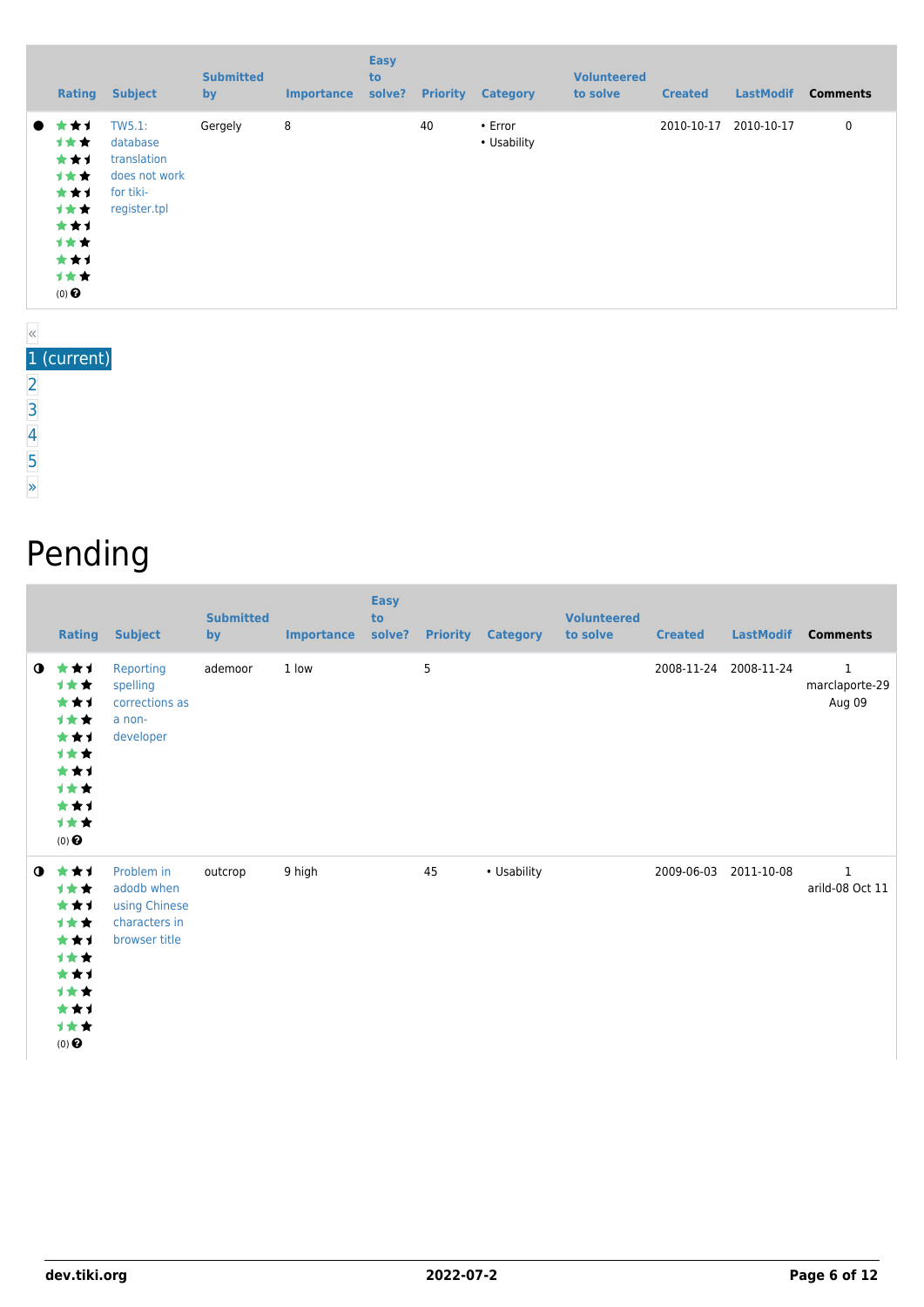|           | <b>Rating</b>                                                                                                    | <b>Subject</b>                                                                                                             | <b>Submitted</b><br>by               | <b>Importance</b> | <b>Easy</b><br>to<br>solve? |    | <b>Priority Category</b>            | <b>Volunteered</b><br>to solve | <b>Created</b> | <b>LastModif</b>      | <b>Comments</b>                       |
|-----------|------------------------------------------------------------------------------------------------------------------|----------------------------------------------------------------------------------------------------------------------------|--------------------------------------|-------------------|-----------------------------|----|-------------------------------------|--------------------------------|----------------|-----------------------|---------------------------------------|
| $\bullet$ | 大女子<br>计女女<br>***<br>计女女<br>***<br>1★★<br>***<br>计女女<br>***<br>计女女<br>$(0)$ $\odot$                              | Using "best<br>language"<br>breaks links<br>when<br>generating<br>webhelp                                                  | Rick Sapir /<br>Tiki for<br>Smarties | $\overline{7}$    |                             | 35 | • Error                             |                                | 2008-05-21     | 2008-05-21            | $\pmb{0}$                             |
| $\bullet$ | 大女子<br>计女女<br>***<br>计女女<br>***<br>计女女<br>***<br><b>1**</b><br>***<br>计女女<br>$(0)$ $\odot$                       | translation to<br>portuguese<br>(PT)                                                                                       | myoli                                |                   |                             | 25 | • Patch                             | myoli                          |                | 2007-07-16 2007-07-16 | $\mathbf{1}$<br>CriaCAC-11<br>May 11  |
| $\bullet$ | 女女子<br>计女女<br>***<br>计女女<br>***<br>计女女<br>***<br><b>1**</b><br>***<br>1★★<br>$(0)$ <sup><math>\odot</math></sup> | php option<br>"&bl" does<br>not work with<br>"structure"                                                                   | nuhets                               |                   |                             | 25 | • Usability                         | nuhets                         | 2008-01-30     | 2008-02-21            | $\overline{2}$<br>nuhets-21 Feb<br>08 |
|           | $0 \star \star 1$<br>计女女<br>★★1<br>才女女<br>***<br>计女女<br>***<br>计女女<br>***<br>计女女<br>$(0)$ $\odot$                | tiki-integrator<br>is not aware<br>of character<br>set: remote<br>pages with<br>iso-8859-1<br>are not<br>properly<br>shown | Xavi (as<br>xavidp -<br>admin)       | 5                 |                             | 25 | • Usability<br>• Feature<br>request | sylvieg                        |                | 2005-08-11 2021-09-30 | 1<br>Bsfez-30 Sep<br>21               |
|           | $0$ $\star$ $\star$ $1$<br>计女女<br>***<br>计女女<br>★★1<br>1★★<br>★★1<br>计女女<br>***<br>计女女<br>$(0)$ $\odot$          | tiki export<br>trackers with<br>accented<br>characters                                                                     | Marc<br>Laporte                      |                   |                             | 25 | • Error                             |                                |                | 2006-07-12 2021-10-11 | $\mathbf 1$<br>Bsfez-11 Oct<br>21     |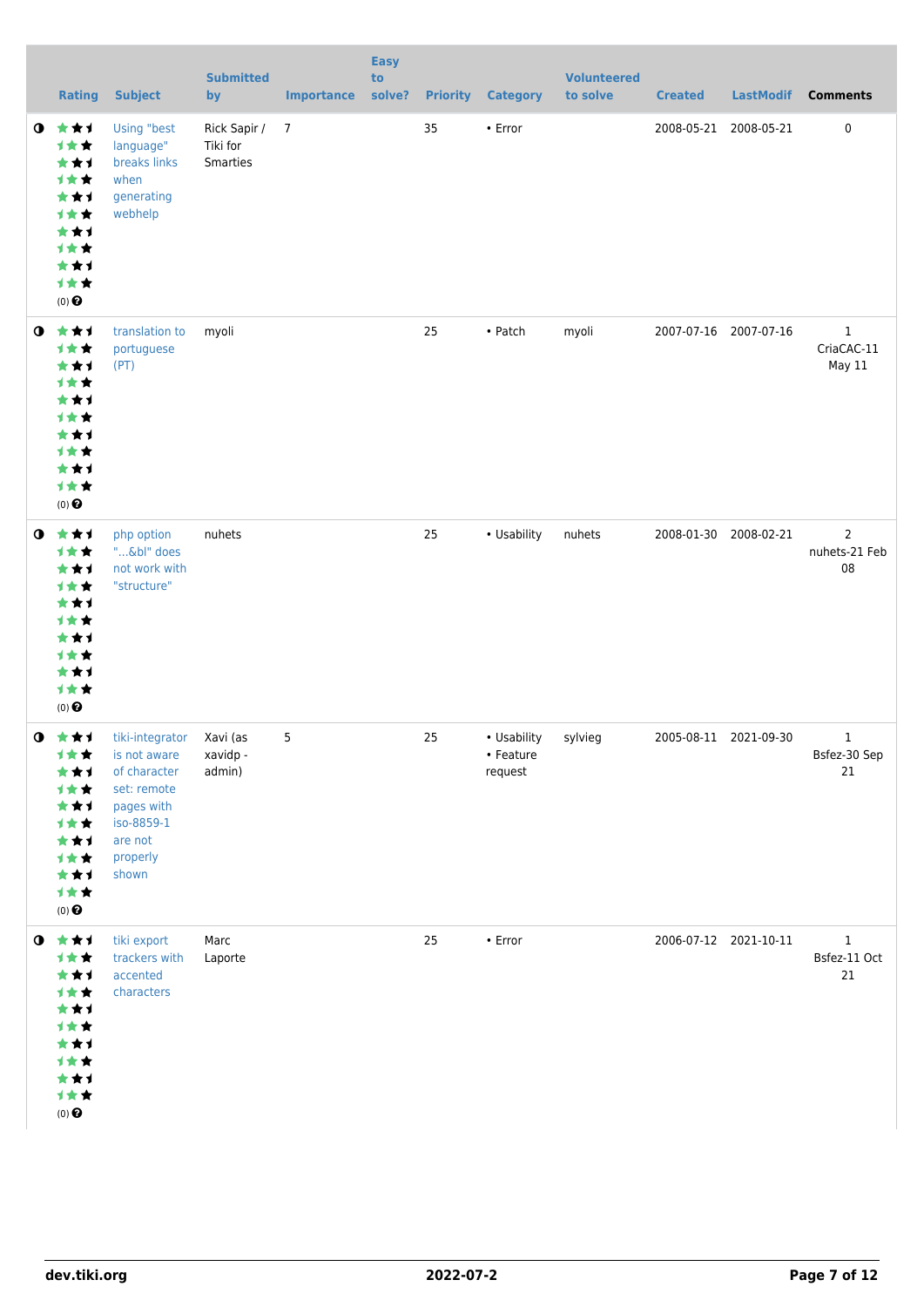|             | <b>Rating</b>                                                                                                       | <b>Subject</b>                                                                   | <b>Submitted</b><br>by | <b>Importance</b> | <b>Easy</b><br>to<br>solve? | <b>Priority</b> | <b>Category</b>                                                     | <b>Volunteered</b><br>to solve | <b>Created</b> | <b>LastModif</b>      | <b>Comments</b>                      |
|-------------|---------------------------------------------------------------------------------------------------------------------|----------------------------------------------------------------------------------|------------------------|-------------------|-----------------------------|-----------------|---------------------------------------------------------------------|--------------------------------|----------------|-----------------------|--------------------------------------|
| $\mathbf o$ | ***<br>计女女<br>***<br>1★★<br>***<br>1★★<br>***<br>1★★<br>***<br>计女女<br>$(0)$ $\odot$                                 | Editing a wiki<br>page:<br><b>Footnotes and</b><br>Comment are<br>unclear labels | Marc<br>Laporte        | 4                 |                             | 20              | • Usability<br>$\bullet$<br>Consistency<br>• Easy for<br>Newbie Dev | Luis Henrique<br>Fagundes      |                | 2005-06-22 2021-09-29 | $\overline{2}$<br>Bsfez-29 Sep<br>21 |
| $\mathbf 0$ | 女女士<br><b>1**</b><br>***<br><b>1**</b><br>***<br><b>1**</b><br>***<br>***<br>***<br><b>1**</b><br>$(0)$ $\odot$     | wiki:<br>automatic<br>description of<br>changes                                  | Marc<br>Laporte        | 3                 |                             | 15              | • Feature<br>request                                                |                                |                | 2008-04-16 2008-04-16 | $\pmb{0}$                            |
|             | $0 \star \star \star$<br>1★★<br>***<br>计女女<br>***<br><b>1**</b><br>***<br><b>1**</b><br>***<br>计女女<br>$(0)$ $\odot$ | <b>Translated</b><br>pages should<br>not be<br>orphans                           | Marc<br>Laporte        | $\overline{2}$    |                             | 10              | • Usability                                                         |                                |                | 2005-06-28 2021-09-30 | 3<br>Bsfez-30 Sep<br>21              |

#### Closed

|                       | <b>Rating</b>                                                                              | <b>Subject</b>                                                                                          | <b>Submitted</b><br>by               | <b>Importance</b> | <b>Easy</b><br>to<br>solve? | <b>Priority</b> | <b>Category</b>                    | <b>Volunteered</b><br>to solve | <b>Created</b> | <b>LastModif</b> | <b>Comments</b>                           |
|-----------------------|--------------------------------------------------------------------------------------------|---------------------------------------------------------------------------------------------------------|--------------------------------------|-------------------|-----------------------------|-----------------|------------------------------------|--------------------------------|----------------|------------------|-------------------------------------------|
| $\mathbf{c}$          | ***<br><b>1**</b><br>***<br>计女女<br>***<br>计女女<br>***<br>计女女<br>***<br>计女女<br>$(0)$ $\odot$ | User information link is<br>broken if language is not<br>english (user<br>preferences -> tracker)       | Bernard<br>Sfez / Tiki<br>Specialist | 8                 | 10<br>easy                  | 80              | • Usability                        |                                | 2013-09-03     | 2013-11-03       | $\mathbf{1}$<br>pascalstjean-10<br>Sep 13 |
| $\boldsymbol{\Omega}$ | ***<br>计女女<br>***<br>1★★<br>***<br>计女女<br>***<br>计女女<br>***<br>计女女<br>$(0)$ $\odot$        | <b>Action buttons missing</b><br>in 3 themes (Coalesce,<br>Strasa, Ohia) when<br>translating wiki pages | Olaf-Michael<br>Stefanov             | 10 high           | 8                           | 80              | • Error<br>$\bullet$<br>Regression | Jonny Bradley                  | 2013-10-12     | 2013-11-21       | $\mathbf{1}$<br>jonnybradley-01<br>Nov 13 |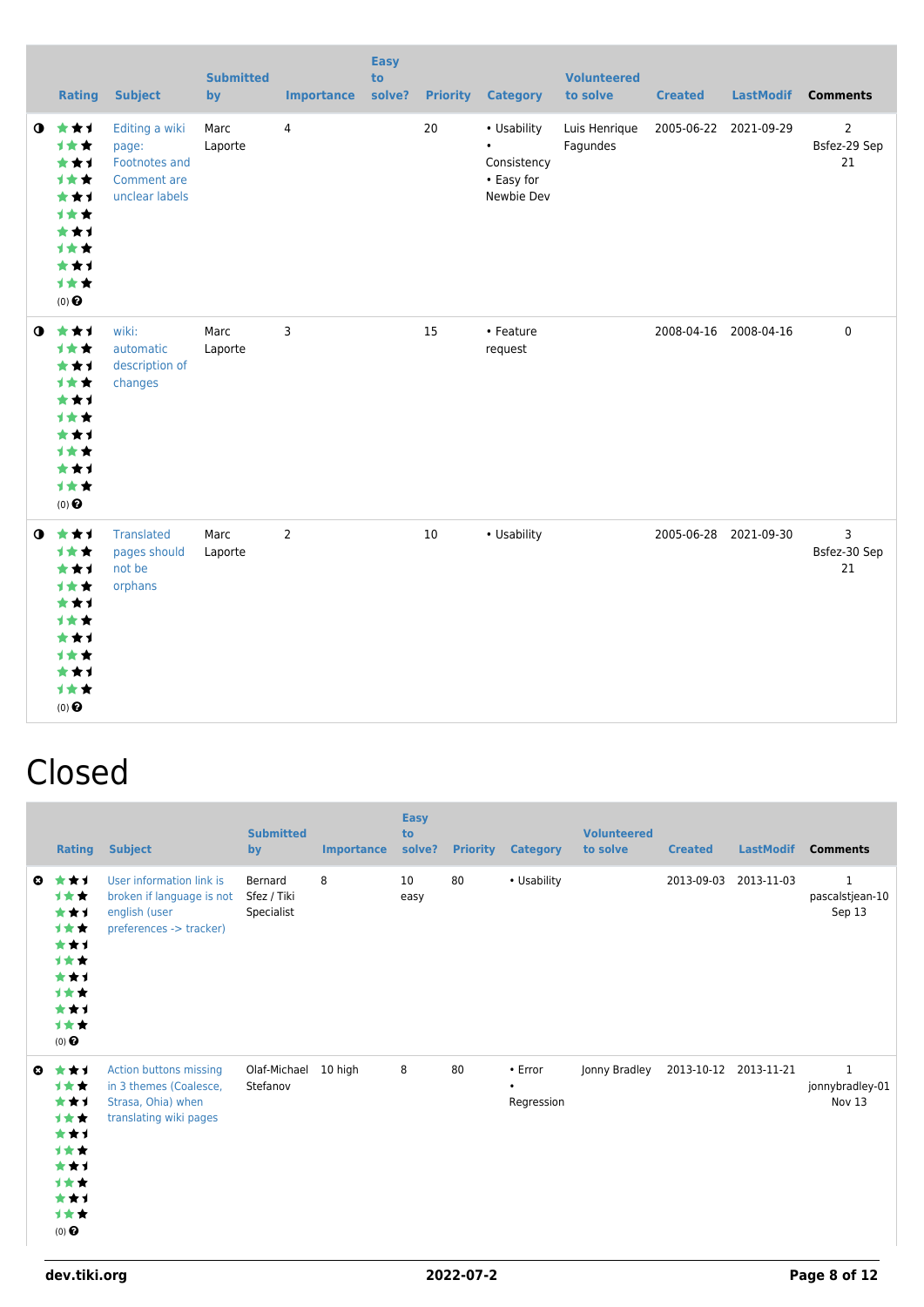|    | <b>Rating</b>                                                                                                           | <b>Subject</b>                                                                                 | <b>Submitted</b><br>by                      | <b>Importance</b> | <b>Easy</b><br>to<br>solve? | <b>Priority</b> | <b>Category</b>                                                                 | <b>Volunteered</b><br>to solve | <b>Created</b> | <b>LastModif</b>      | <b>Comments</b>               |
|----|-------------------------------------------------------------------------------------------------------------------------|------------------------------------------------------------------------------------------------|---------------------------------------------|-------------------|-----------------------------|-----------------|---------------------------------------------------------------------------------|--------------------------------|----------------|-----------------------|-------------------------------|
| O  | ***<br>计女女<br>***<br><b>1**</b><br>***<br>***<br>***<br><b>1**</b><br>***<br>1★★<br>$(0)$ $\odot$                       | Recaptcha V2 should be<br>displayed in the same<br>language than the Tiki<br>selected language | Bernard<br>Sfez / Tiki<br>Specialist        | 10 high           | 8                           | 80              | • Feature<br>request                                                            |                                |                | 2016-11-28 2016-12-13 | 1<br>marclaporte-12<br>Dec 16 |
| O  | ***<br>计女女<br>***<br><b>1**</b><br>***<br><b>1**</b><br>***<br>计女女<br>***<br>计女女<br>$(0)$ <sup><math>\odot</math></sup> | Installer does not set<br>language on new install                                              | Rick Sapir /<br>Tiki for<br><b>Smarties</b> | 9 high            | 8                           | 72              | • Error<br>• Usability<br>• Less than<br>30-minutes<br>fix                      | chealer                        | 2008-09-09     | 2010-01-16            | 0                             |
| O. | ***<br>计女女<br>***<br><b>1**</b><br>***<br><b>1**</b><br>***<br><b>1**</b><br>***<br>计女女<br>$(0)$ $\odot$                | switch lang in installer<br>does nothing                                                       | Xavier de<br>Pedro                          | 9                 | 8                           | 72              | $\cdot$ Error<br>• Usability<br>$\bullet$<br>Regression<br>• Release<br>Blocker |                                |                | 2019-07-08 2020-02-22 | 3<br>benoit.roy-27<br>Nov 19  |
| Ø  | ***<br><b>1**</b><br>***<br>计女女<br>★★1<br>***<br><b>1**</b><br>***<br>1**<br>$(0)$ $\odot$                              | French translation for<br>numbers was added in<br>Tiki 20                                      | Bernard<br>Sfez / Tiki<br>Specialist        | 8                 | 9                           | 72              | Regression                                                                      |                                |                | 2020-01-13 2020-03-03 | 1<br>marclaporte-13<br>Jan 20 |
|    | ◎ ★★1<br>1★★<br>***<br><b>1**</b><br>***<br><b>1**</b><br>***<br>计女女<br>***<br>计女女<br>$(0)$ $\odot$                     | Error of file type when<br>uploading custom<br>translation                                     | Bernard<br>Sfez / Tiki<br>Specialist        | $\overline{7}$    | 10<br>easy                  | 70              | $\cdot$ Error<br>$\bullet$<br>Regression<br>• Less than<br>30-minutes<br>fix    | gezza                          |                | 2016-12-21 2018-11-01 | 6<br>gezza-03 Apr<br>17       |
|    | ◎ ★★1<br>计女女<br>***<br><b>1**</b><br>***<br><b>1**</b><br>***<br><b>1**</b><br>***<br>计女女<br>$(1)$ $\odot$              | Missing "array_merge"<br>when the custom.php<br>file is created by Tiki<br>(admin, I18n)       | Bernard<br>Sfez / Tiki<br>Specialist        | $\overline{7}$    | 10<br>easy                  | 70              | • Less than<br>30-minutes<br>fix<br>$\cdot$ Bug<br>• Easy for<br>Newbie Dev     |                                |                | 2020-06-22 2021-06-04 | 8<br>hman-04 Jun 21           |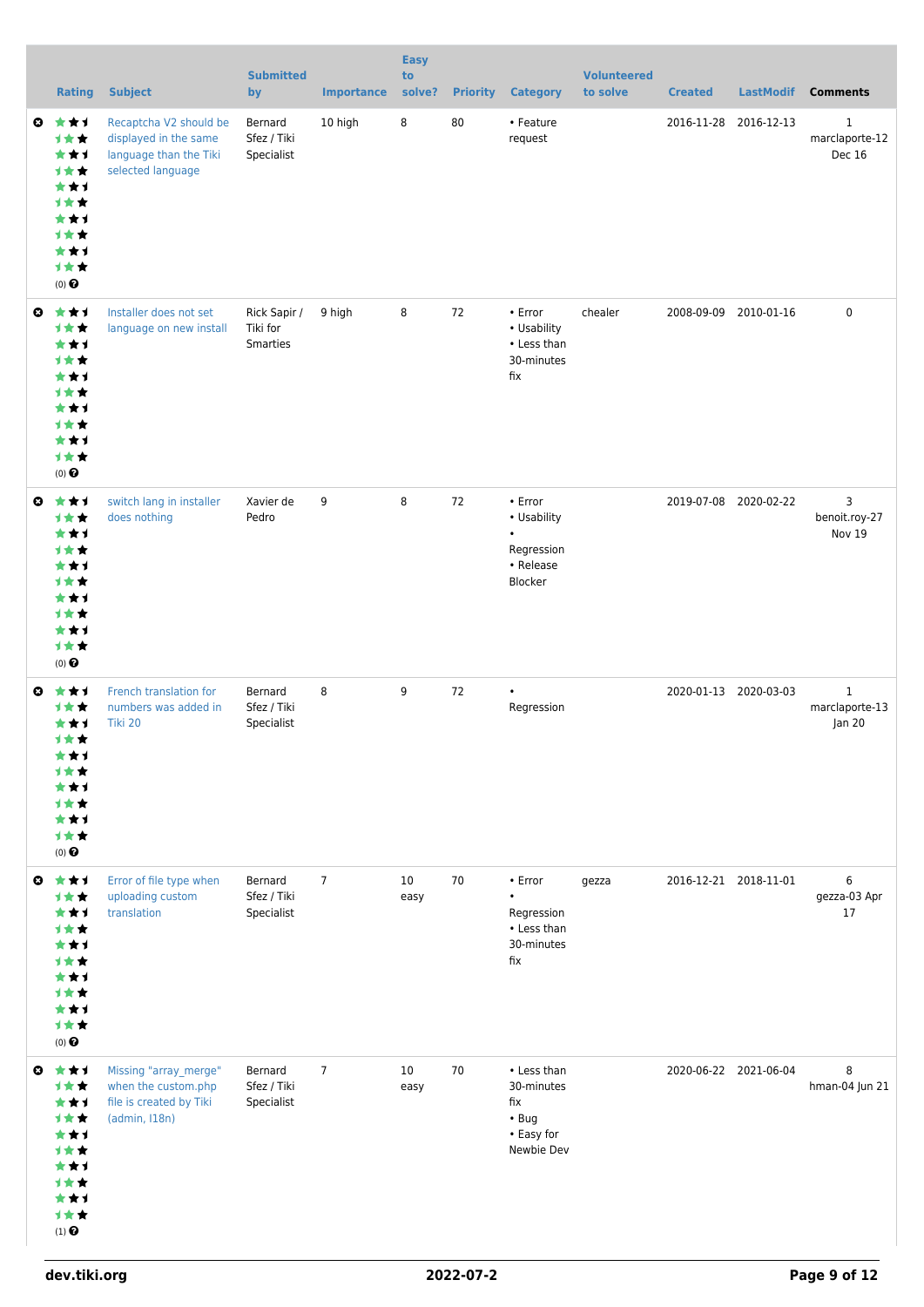|           | <b>Rating</b>                                                                                                                                       | <b>Subject</b>                                                                                                                                  | <b>Submitted</b><br>by               | <b>Importance</b> | <b>Easy</b><br>to<br>solve? | <b>Priority</b> | <b>Category</b>                                                                                                    | <b>Volunteered</b><br>to solve | <b>Created</b> | <b>LastModif</b>      | <b>Comments</b>                      |
|-----------|-----------------------------------------------------------------------------------------------------------------------------------------------------|-------------------------------------------------------------------------------------------------------------------------------------------------|--------------------------------------|-------------------|-----------------------------|-----------------|--------------------------------------------------------------------------------------------------------------------|--------------------------------|----------------|-----------------------|--------------------------------------|
| o.        | ***<br><b>1**</b><br>***<br><b>1**</b><br>***<br><b>1**</b><br>***<br><b>1**</b><br>***<br>1★★<br>(0)                                               | wiki shows no preview in<br>translate edit mode                                                                                                 |                                      | 8                 | 8                           | 64              | • Usability<br>$\bullet$<br>Consistency<br>• Less than<br>30-minutes<br>fix                                        |                                |                | 2009-04-21 2010-01-18 | 0                                    |
|           | $0 \star \star 1$<br><b>1**</b><br>***<br><b>1**</b><br>***<br><b>1**</b><br>***<br><b>1**</b><br>***<br>1★★<br>$(0)$ <sup><math>\odot</math></sup> | <b>Localized Installation</b><br>with Admin Wizard ends<br>in error 500                                                                         | Xavier de<br>Pedro                   | 8                 | 8                           | 64              | • Error                                                                                                            |                                |                | 2013-09-15 2013-09-15 | 0                                    |
| O         | ***<br>1★★<br>***<br><b>1**</b><br>***<br><b>1**</b><br>***<br><b>1**</b><br>***<br>1★★<br>$(0)$ $\odot$                                            | Permission error on<br>feature is broken<br>(translation ?)                                                                                     | Bernard<br>Sfez / Tiki<br>Specialist | $\overline{7}$    | 9                           | 63              | $\bullet$<br>Regression<br>• Less than<br>30-minutes<br>fix<br>• Developer<br>Training<br>• Easy for<br>Newbie Dev | Jonny Bradley                  |                | 2021-11-13 2021-11-23 | $\overline{2}$<br>Bsfez-23 Nov<br>21 |
| O         | ***<br>***<br>***<br>计女女<br>★★1<br><b>1**</b><br>***<br><b>1**</b><br>***<br>计女女<br>$(0)$ $\odot$                                                   | Multilingual, User<br>Preferences; The French<br>language is now set by<br>default as user<br>preferences (and applied<br>even if it shouldn't) | Bernard<br>Sfez / Tiki<br>Specialist | 8                 | $\overline{7}$              | 56              | $\bullet$<br>Regression<br>• Developer<br>Training<br>• Easy for<br>Newbie Dev<br>• Upgrade<br>Blocker             |                                |                | 2022-01-23 2022-02-11 | $\mathbf 1$<br>Bsfez-11 Feb 22       |
|           | ◎ ★★1<br>1★★<br>***<br>计女女<br>***<br><b>1**</b><br>***<br>计女女<br>***<br>计女女<br>$(0)$ $\bigodot$                                                     | http://i18n.tiki.org/Status Xavier de<br>shows fatal error                                                                                      | Pedro                                | 9                 | 6                           | 54              | $\cdot$ Error<br>Community<br>projects<br>• Dogfood<br>on a<br>*.tiki.org<br>site                                  |                                |                | 2013-08-24 2013-11-17 | 4<br>marclaporte-19<br>Oct 13        |
| $\bullet$ | 大大士<br>计女女<br>***<br><b>1★★</b><br>***<br>计女女<br>***<br>计女女<br>***<br>计女女<br>$(0)$ <sup><math>\odot</math></sup>                                    | Wrong encoding at main<br>app menu in side<br>column with non-English<br>lang                                                                   | Xavier de<br>Pedro                   | 9                 | 6                           | 54              | $\cdot$ Error<br>٠<br>Regression                                                                                   | luciash d'<br>being []         |                | 2022-02-16 2022-03-17 | $\mathbf{1}$<br>luci-17 Mar 22       |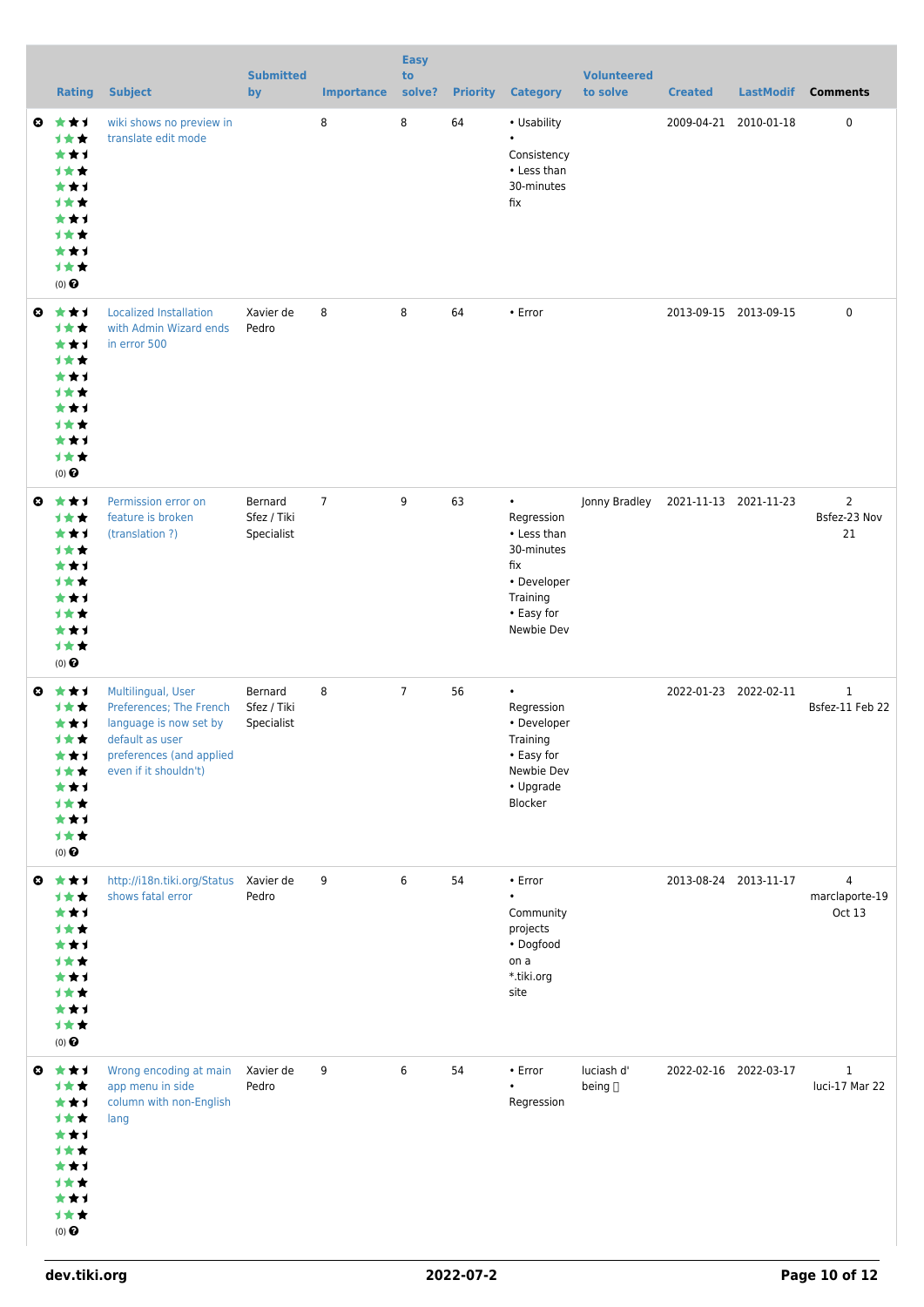|                       | <b>Rating</b>                                                                                                                  | <b>Subject</b>                                                                                | <b>Submitted</b><br>by               | <b>Importance</b> | <b>Easy</b><br>to<br>solve? | <b>Priority</b> | <b>Category</b>                                                                                                           | <b>Volunteered</b><br>to solve | <b>Created</b> | <b>LastModif</b>      | <b>Comments</b>                             |
|-----------------------|--------------------------------------------------------------------------------------------------------------------------------|-----------------------------------------------------------------------------------------------|--------------------------------------|-------------------|-----------------------------|-----------------|---------------------------------------------------------------------------------------------------------------------------|--------------------------------|----------------|-----------------------|---------------------------------------------|
| ◶                     | ***<br><b>1**</b><br>***<br>计女女<br>***<br><b>1**</b><br>***<br><b>1**</b><br>***<br>1★★<br>$(0)$ $\odot$                       | next.tiki.org: Greek<br>characters become<br>question marks                                   | Marc<br>Laporte                      | 10 high           | 5                           | 50              | ٠<br>Regression                                                                                                           |                                |                | 2014-07-08 2014-07-21 | 3<br>marclaporte-21<br>Jul 14               |
| $\bullet$             | ***<br><b>1**</b><br>***<br><b>1**</b><br>***<br><b>1**</b><br>***<br>计女女<br>***<br>1★★<br>$(0)$ <sup><math>\odot</math></sup> | Working on Japanese<br><b>Translations</b>                                                    |                                      | 1 low             |                             | 5               |                                                                                                                           |                                |                | 2005-04-21 2008-10-05 | $\overline{2}$<br>marclaporte-10<br>Jul 07  |
| $\boldsymbol{\omega}$ | ***<br>1★★<br>***<br>1★★<br>***<br><b>1**</b><br>***<br><b>1**</b><br>***<br>1★★<br>(0)                                        | Once a page has been<br>assigned a language<br>there is no option to<br>unassign the language | Marc<br>Laporte                      | 1 low             |                             | 5               | • Usability                                                                                                               |                                |                | 2008-07-23 2012-01-16 | $\mathbf 0$                                 |
| O                     | ***<br>1★★<br>***<br><b>1**</b><br>***<br>1 * *<br>***<br>计女女<br>***<br>计女女<br>$(0)$ $\odot$                                   | updates to<br>lang/hu/language.php                                                            | mstef                                | 1 low             |                             | 5               | • Patch                                                                                                                   | mstef                          |                | 2006-08-18 2008-10-05 | $\mathbf 0$                                 |
| ◎                     | 女女士<br>1★★<br>***<br>1★★<br>***<br>1**<br>***<br><b>1**</b><br>***<br>1★★<br>$(0)$ $\odot$                                     | <b>Using Google Machine</b><br><b>Translate breaks theme</b><br>columns                       | Rick Sapir /<br>Tiki for<br>Smarties | $\overline{7}$    | $\overline{7}$              | 49              | $\cdot$ Error<br>• Usability<br>• Dogfood<br>on a<br>*.tiki.org<br>site<br>• Less than<br>30-minutes<br>fix               |                                |                | 2010-04-30 2013-11-21 | $\overline{2}$<br>pascalstjean-21<br>Nov 13 |
| $\boldsymbol{\omega}$ | ***<br>1★★<br>***<br>计女女<br>***<br>1★★<br>***<br><b>1**</b><br>***<br>计女女<br>$(0)$ $\odot$                                     | i18n.t.o unusable: Fatal<br>error Class Table_Plugin<br>not found (plugin<br>fancytable)      | Xavier de<br>Pedro                   | 8                 | 6                           | 48              | $\cdot$ Error<br>$\bullet$<br>Community<br>projects<br>• Dogfood<br>on a<br>*.tiki.org<br>site<br>$\bullet$<br>Regression |                                |                | 2013-09-03 2013-11-17 | $\overline{2}$<br>marclaporte-23<br>Sep 13  |